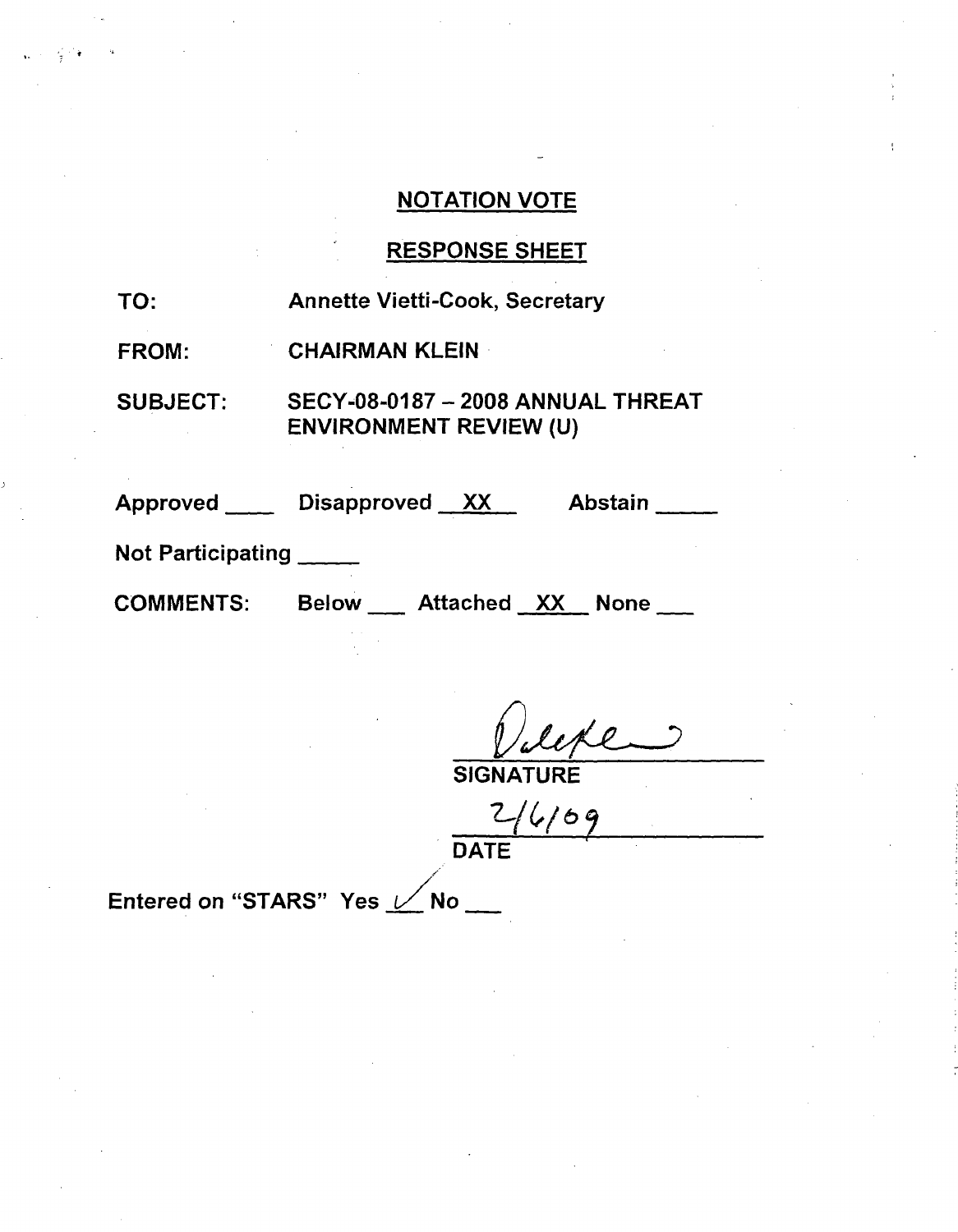#### Chairman Klein's REVISED Comments on **SECY-08-0187 2008** Annual Threat Environment Review

I would like to thank the staff for their efforts in providing the Commission information on the merits of including an additional adversary characteristic in both the Radiological Sabotage and Theft or Diversion Design Basis Threats (DBTs) adversary characteristic guidance. At this time, however, I do not approve the staff's proposed recommendation.

In December 2007, the Commission approved the staff's use of the Adversary Characteristic Screening Process (ACSP) for considering potential additional adversary characteristics. The ACSP enhances the transparency, predictability, and consistency of NRC's identification and application of adversary characteristics. The staff uses the screening process to develop recommendations for Commission consideration.

I believe that the NRC is employing a very good screening process, and I value the staff's input and submission of a conservative recommendation. The Commission has the ultimate responsibility and accountability for determining .what constitutes an adequate level of protection. Thus, I have evaluated the staff's proposal carefully. There are many types and combinations of potential terrorist threats and a variety of factors associated with the evaluation of the credibility and significance of those threats. Based on my knowledge and experience in this field and my evaluation of the supporting information, I do not find sufficient support to determine at this time that the proposed adversary characteristic is required for adequate protection. Given the already robust defensive systems of the facilities, the uncertainty surrounding the proposed new characteristics, and the ongoing discussions among U.S. government agencies in this area, I believe it is premature to add this adversary characteristic to the NRC's DBT guidance documents.

As a general matter, nuclear power plants have robust structural designs, redundant safety systems, and highly trained operators as well as highly trained and well equipped security forces. The NRC requires licensees to use a defense-in-depth strategy to define both its safety and security philosophies at nuclear power plants. Additionally, since September 11, 2001, the NRC has required many security enhancements at licensed power reactors and Category I fuel cycle facilities. NRC licensees now have increased patrols, stronger and more capable security forces, additional physical barriers, greater standoff distances for vehicle checks, more restrictive site access controls, enhanced emergency preparedness and response plans, enhanced coordination with law enforcement authorities, and other heightened security measures. NRC has also ordered nuclear power plant licensees to develop and adopt mitigative measures to cope with large fires and explosions, including those caused by a large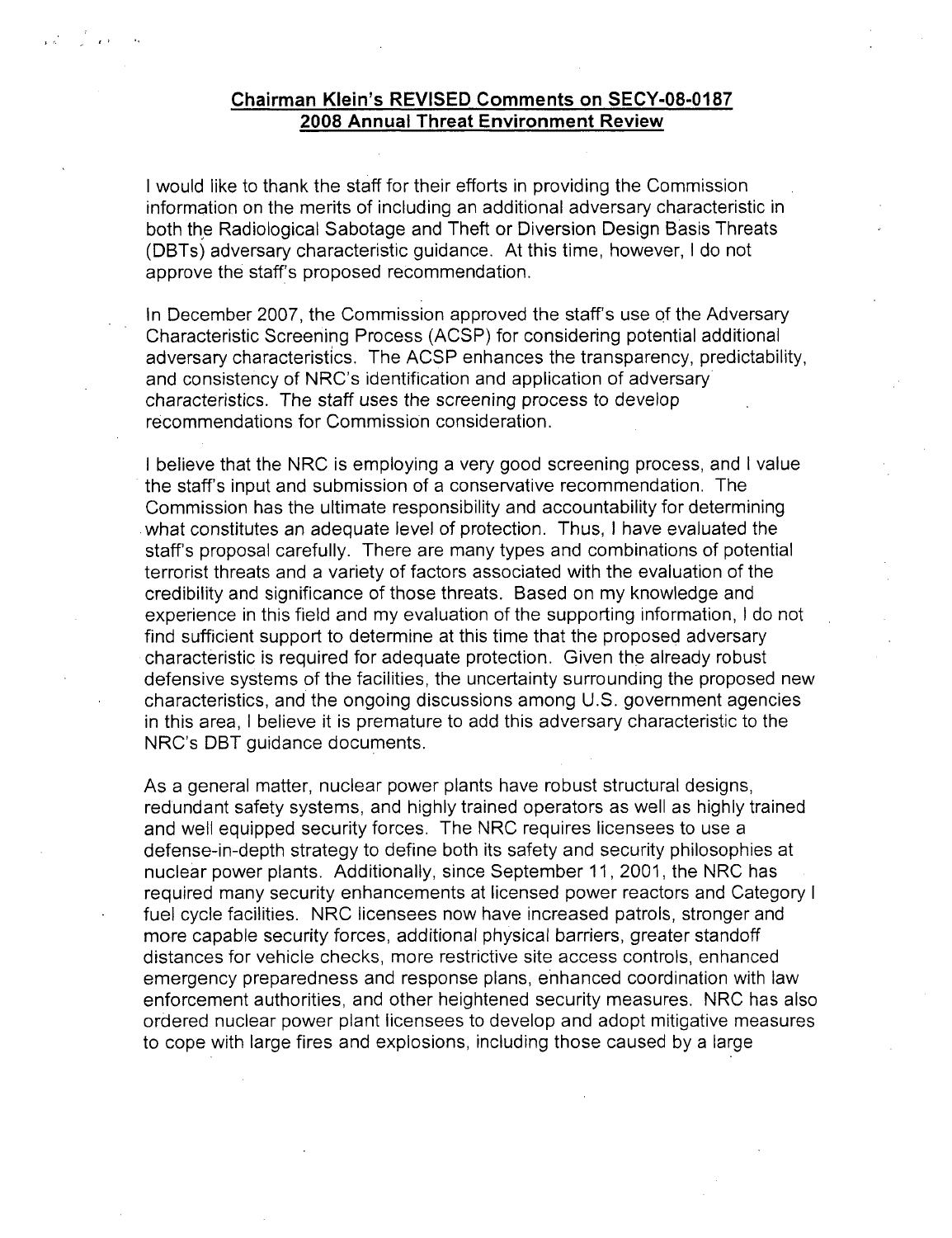commercial aircraft, which further reduces the remote possibility that a terrorist act at a nuclear power plant could endanger public health and safety.

In short, the NRC has a process in place for strong and effective action in addressing the potential for terrorist threats. Moreover, only by working with other Federal government experts in security and intelligence in evaluating a broad range of potential threats can we best address real world threats. I applaud the staff's work in this area, and I look forward to receiving future updates and recommendations.

Dale E. Klein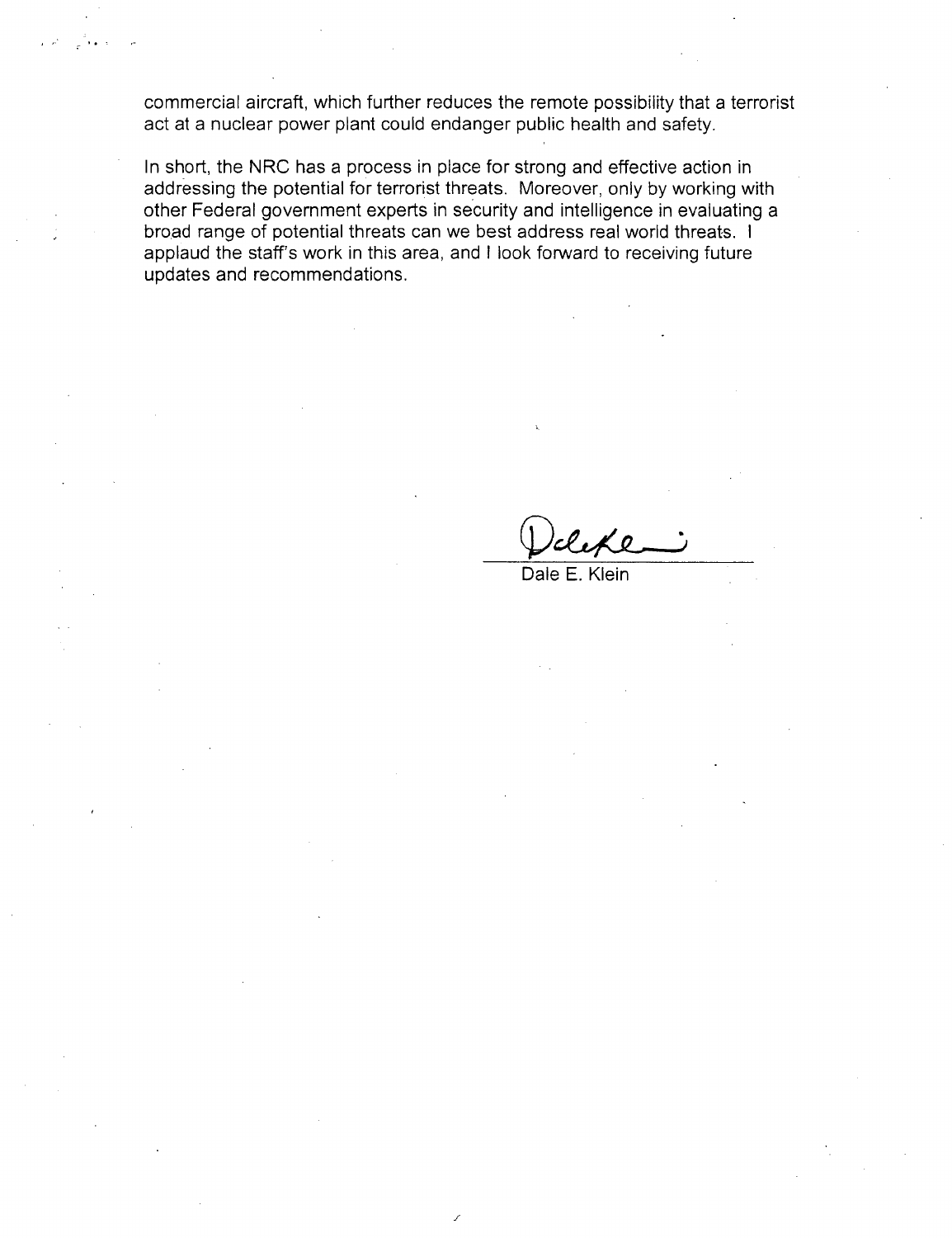## NOTATION VOTE

### RESPONSE SHEET

| TO:<br><b>Annette Vietti-Cook, Secretary</b> |  |
|----------------------------------------------|--|
|----------------------------------------------|--|

FROM: COMMISSIONER JACZKO

SUBJECT: SECY-08-0187 - 2008 ANNUAL THREAT ENVIRONMENT REVIEW (U)

| Approved |  | <b>Disapproved</b> | <b>Abstain</b> |  |
|----------|--|--------------------|----------------|--|
|----------|--|--------------------|----------------|--|

Not Participating

COMMENTS:

Attached X None

**SIGNATURE** 

 $2/3/9$ **DATE**

Entered on "STARS" Yes X No \_\_